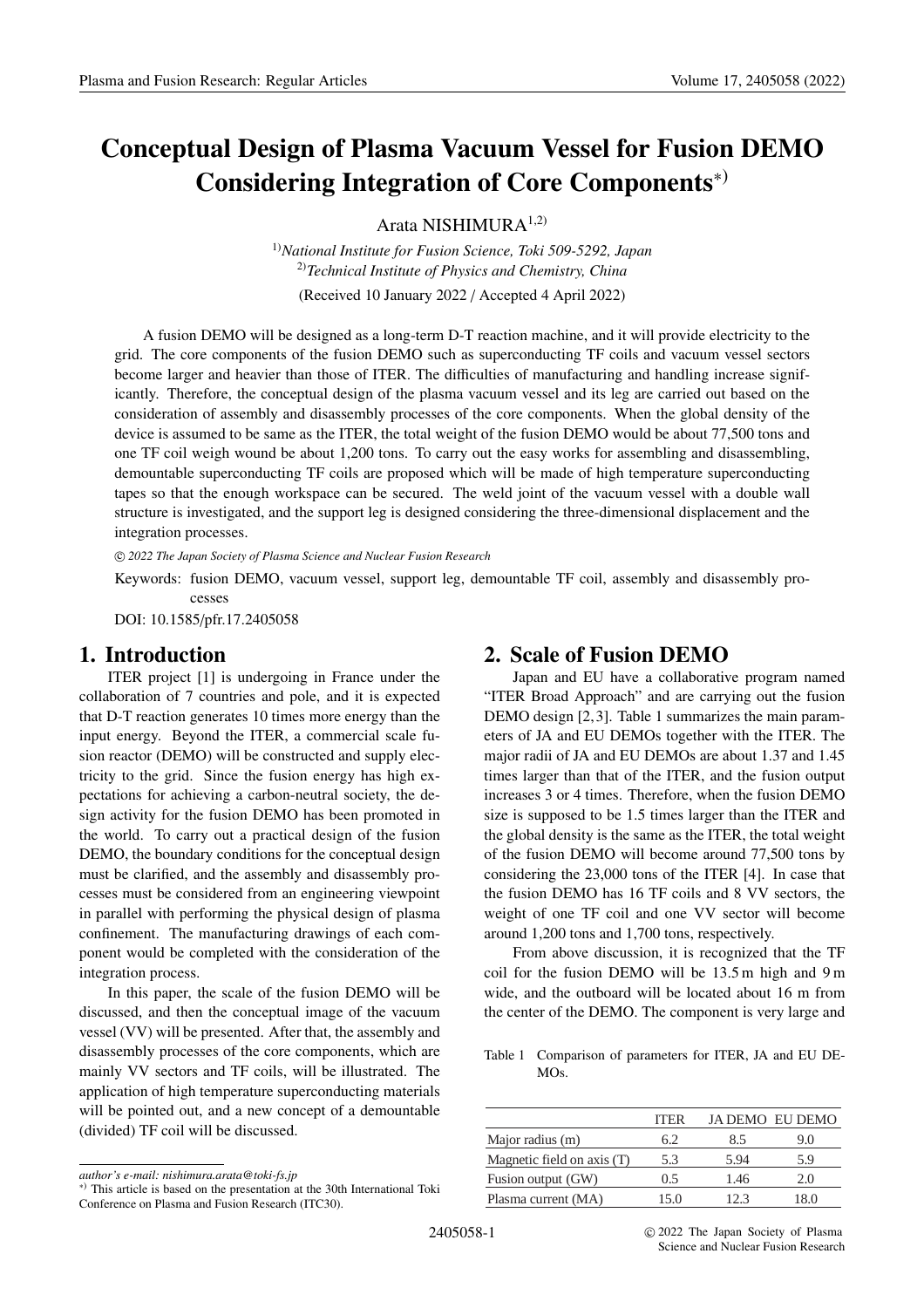very heavy, and it is not easy to turn over the superconducting (SC) TF coil and to carry out the heat treatment for Nb3Sn generation at 873 K for 200 hours. A high temperature superconducting (HTS) tapes are strong candidates for the TF coils instead of  $Nb<sub>3</sub>Sn$  [5,6]. It will bring the merits of the high operation temperature, the high current density and the easy SC connection. Moreover, it has a potential to realize the demountable SC coil system.

In this paper, 16 TF coils and 8 diverter ports are assumed virtually to discuss the conceptual design of VV assembly for a fusion DEMO.

#### **3. Plasma Vacuum Vessel**

The assembly of the VV sectors is shown in Fig. 1. ECH ports and vertical and horizontal ports for maintenance and instrumentation are ignored in the figure. One vertical NBI port and one tangential NBI port are assumed. Since the large ports break the axis symmetric mechanical balance, the movement and deformation of the VV during the baking or under the earthquake must be evaluated precisely.

One sector has one diverter port and one VV leg is attached to the bottom of the diverter port. The VV leg will support the weight of the VV and internal components such as diverter cassettes and blanket modules. The weight of the coolant for the diverters and blankets must be added to the design load together with neutron absorber plates installed between walls. Also, the attention will be paid for the gap between the TF coil and the VV, because the TF coil will shrink about 60 mm during cool down and the VV will expand about  $50 \text{ mm}$  when the  $200 \text{ C}$  baking is carried out, in case that the outer radius of the VV and the outboard position of the TF coil are located about 15 m from the center. If there is not enough gap, the thermal shield (TS) on the VV touches the TF coil. This is a serious risk.

The VV has a double wall structure, and the cooling



Fig. 1 Top view of VV assembly.

water flows in the space between walls from the bottom to the top of the VV to capture the fusion neutrons. The image of the weld joints between VV sectors is shown in Fig. 2 which is a modification of the figure in [4]. Since the VV is a nuclear boundary, a volumetric non-destructive test (NDT) must be carried out for all weld joints. As the workspace is limited, a phased array ultrasonic testing is a candidate method for the NDT. Most of the welding can be performed only from the plasma side, the wider splice plate is designed for the inside wall joint. Inconsistencies between the plates to be welded can be corrected with these splice plates. In addition, the butt joint between the splice plates is necessary, and the NDT of the T-shape joint is considerably difficult. So, the preliminary investigation is required. Also, the super insulation on the TS must be protected from the welding arc using the backing plate. It should be noticed that all welding positions are required to perform the construction of the VV.

A design of the VV leg is show in Fig. 3. The original concept was established in Large Helical Device project in 1990 s [7]. Since the leg was designed for the support of SC helical coils made of NbTi, the long thermal conductive path from room temperature to 4.5 K was considered.

The VV leg for the fusion DEMO must support the heavy dead weight of the VV and have ability to deform in the major radius direction, because the VV expands when the baking at  $200 \text{ C}$  is carried out. Moreover, the



Fig. 2 Image of weld joints between VV sectors [4].



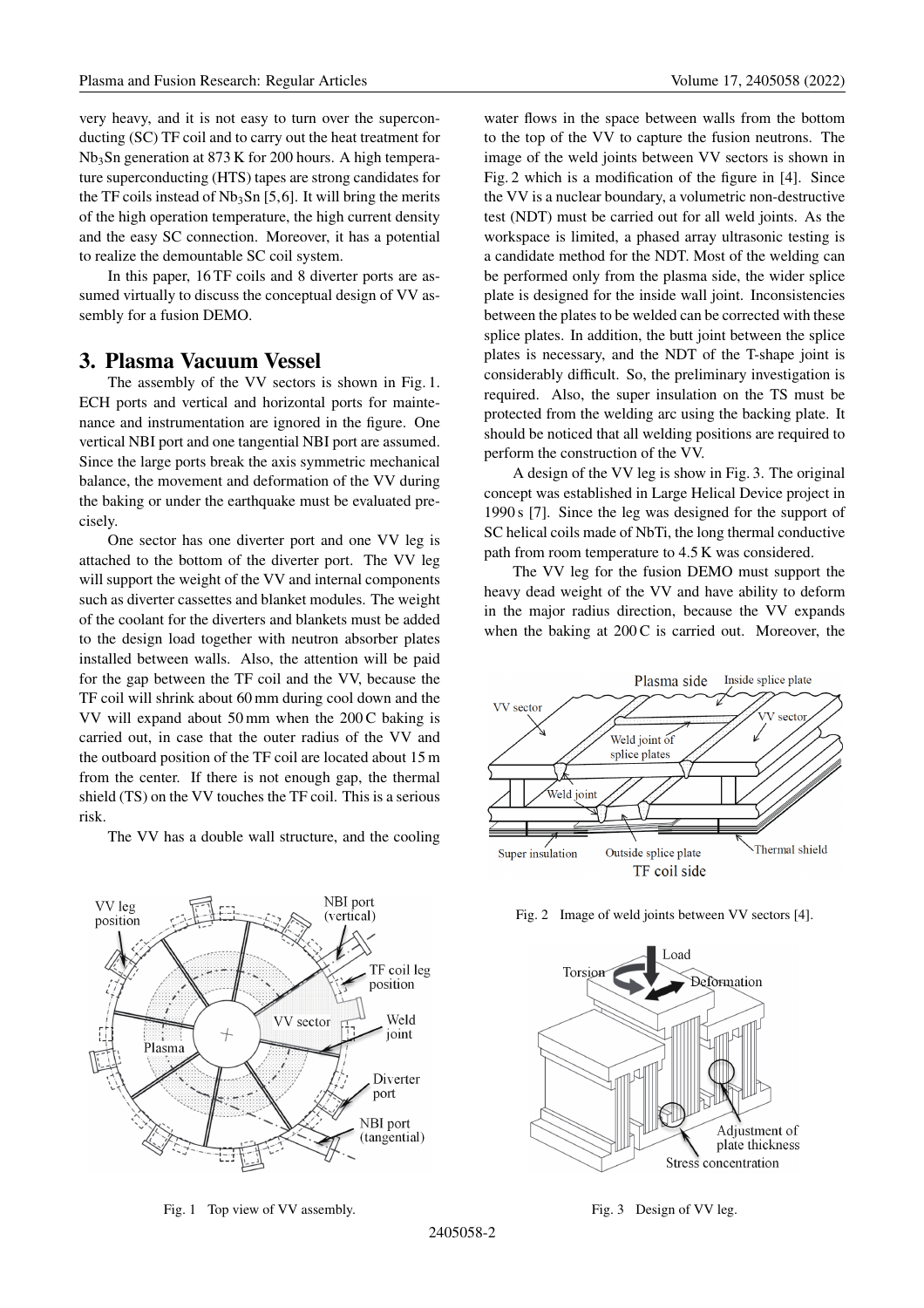VV leg is twisted slightly because of the unbalance of the VV weight, the non-uniform temperature change during the baking and the earthquake and so on. The assembly scenario described below is created based on self-standing of the VV sector by the VV leg. So, the leg must support parts of the VV sector during the assembly of core components.

By adopting three-step plate spring structure, the height becomes lower and more compact than a simple plate spring structure. As shown in Fig. 3, some stress concentration might occur at the corner of the bundling fixture of the spring plates. Also, the spring plate thickness is confirmed by analyzing the stiffness of the VV leg.

There are eight VV legs and the torus must be on a plane. In order to achieve and keep the flat plane, the precise measurement system for positioning is required, and it must work periodically. Special and great care must be taken for the measurement, such as keeping the room temperature constant throughout the year. The building where the fusion DEMO is installed is very large and the air conditioning equipment should be on and working all the time.

# **4. Consideration of Assembly Process**

The assembly and disassembly processes of the core components are investigated. Figures 4 and 5 illustrate the top view and the cross-sectional image of the assembly process. These figures are modifications of those in [4]. As mentioned above, it was supposed that one TF coil and one VV sector weigh about 1,200 and 1,700 tons, respectively. The size in length is 1.5 times larger than the components of the ITER. They are very heavy and large.

At first, consider the case that one VV sector with the thermal shield (TS) is installed in the planned position in the TF coils. This is one process that the VV sector would be cut into a lot of parts, and they would be brought in the torus space and welded. In this case, it is easy to suppose that it takes a long time to manufacture it including the volumetric NDT. So, it is better to bring in larger size parts and reduce the welding at the field. Also, the blanket modules are expected to be replaced periodically in a scheduled time and all replacement works of the activated items must be performed securely and perfectly with remote handling. So, the wide workspace is preferred for the work. In addition, when the fusion DEMO is disassembled after the D-T operation, all components including the VV and the TF coils are activated heavily. All disassemble works will also be implemented by remote handing, it needs wide space. If the enough space is provided, the work will be completed in the shortest possible time and the radiation exposure can be reduced.

If the TF coil should be divided and connected with the SC joints, the wider workspace can be provided. A demountable (divided) SC TF coil will be a good idea in order to realize those works. ARC project which is running at Plasma and Fusion Science Center in MIT and



Fig. 4 Top view of core structure assembly [4].



Fig. 5 Cross-sectional view of core structure assembly.

Commonwealth Fusion Systems already opened the concept of the demountable SC magnet, and a SC joint with a large cross-section has been discussed [8, 9]. A TF model coil for SPARC which is pre-ARC project was fabricated with YBCO tapes and achieved over 20 T successfully in September 2021 [10]. Since it is expected that the SC joint technology of HTS conductor would be advanced more in several years, the demountable SC TF coil is applied here in order to produce a wider space for the installation, the maintenance of the blanket modules and the removal of the VV and the TF coils. In addition, the TF coil is a DC coil and AC losses are expected to be lower.

The electro-magnetic (EM) force on the ITER TF coil is shown in Fig. 6 [11]. (a) shows distribution of inplane force. Expanding force in the outboard becomes smaller. (b) shows out-of-plane force distribution. The force in torus direction becomes opposite above and below the equator, and the EM force becomes smaller in the outboard. Since it is more advantageous for the SC joint to get a lower EM force, it is decided to place the SC joints in the outboard region. The location of the SC joint is shown in Fig. 5.